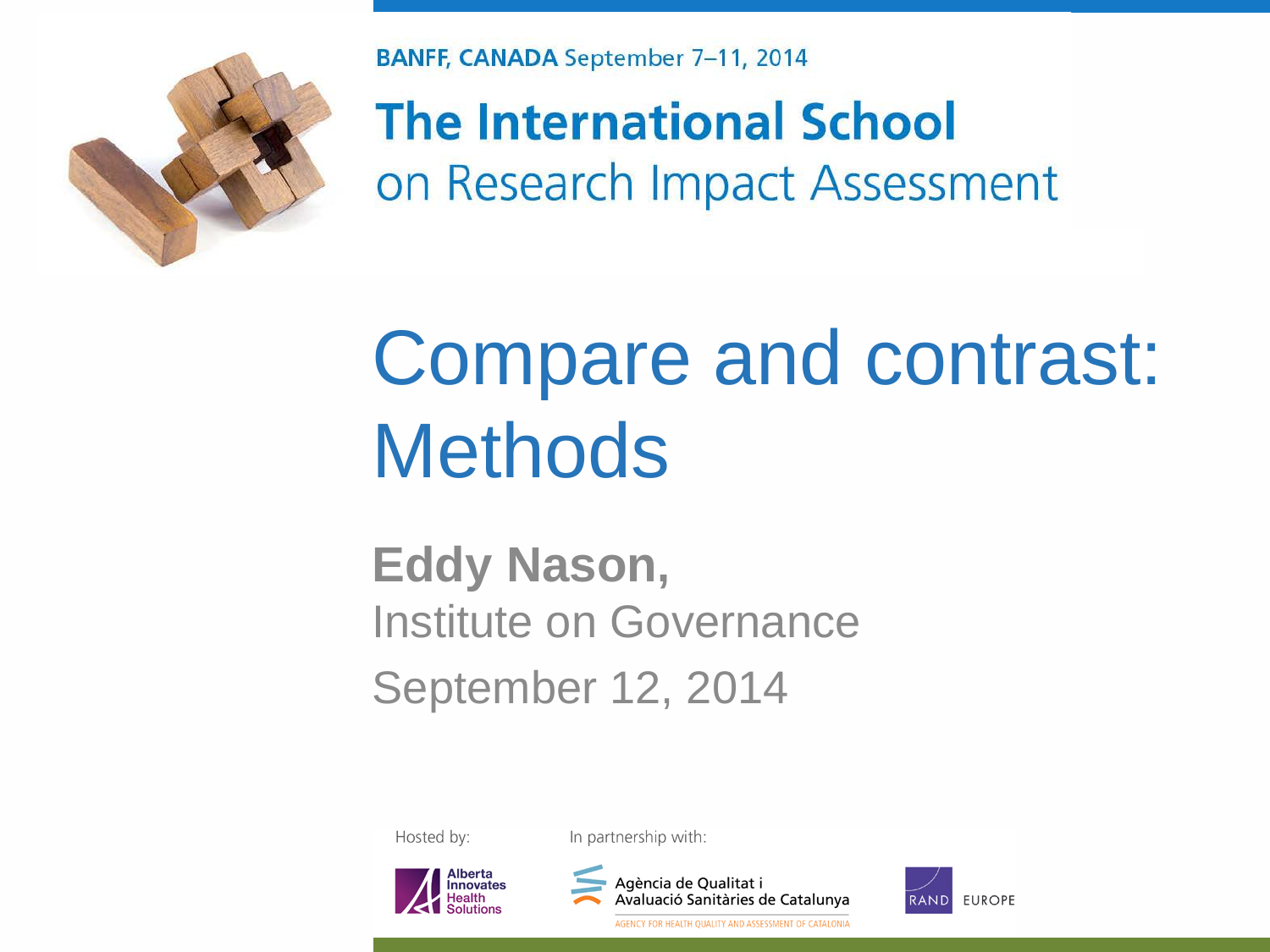## Learning outcomes

- **Compare** the methods we've been learning about
- **Select** which method is best for a given purpose or context
	- Understand when to use what methods
	- Know how many methods you need for an RIA
	- Know how to partition your methods in the RIA

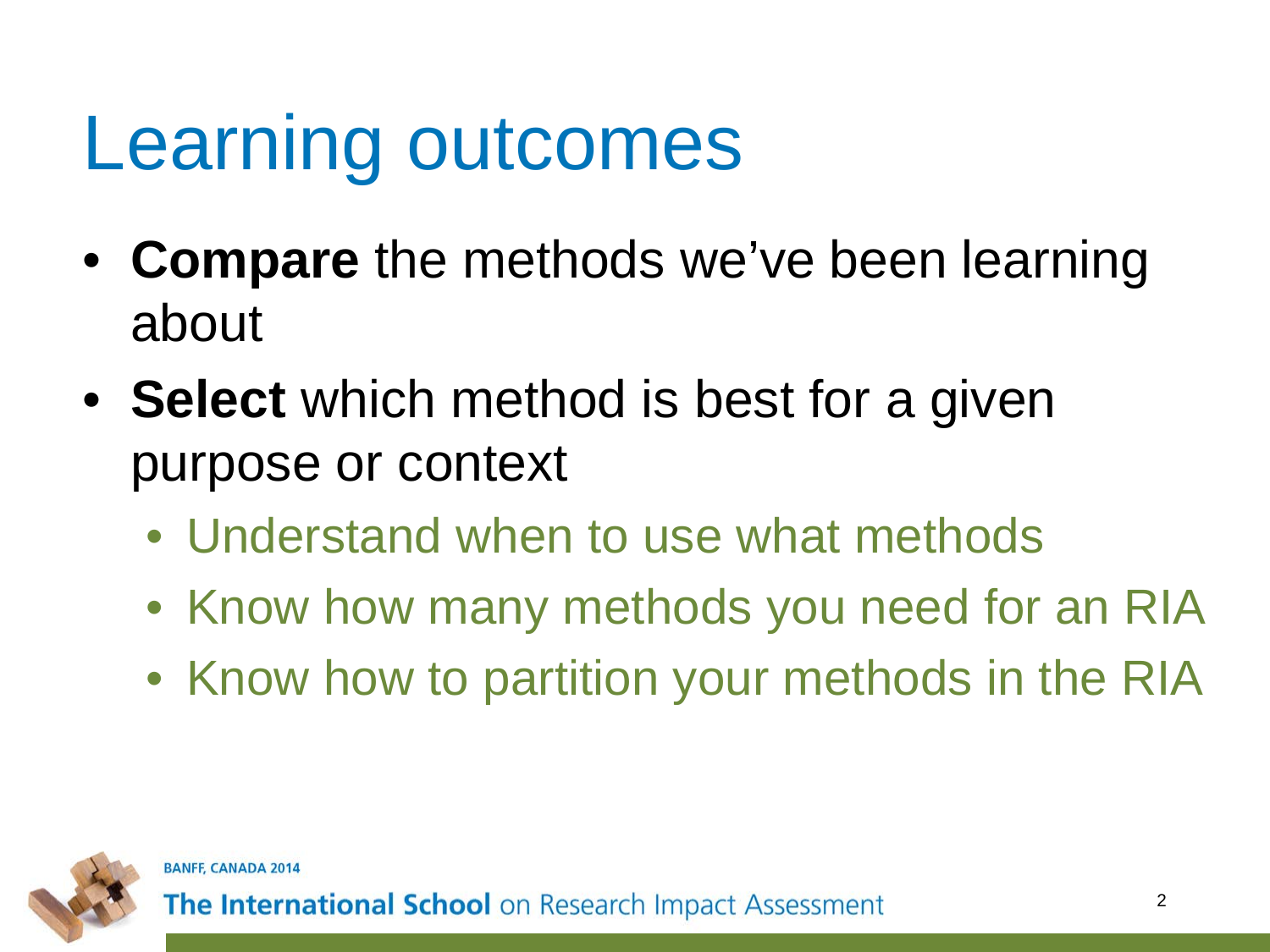### **Overview**

- What have we heard?
- How can I choose?
- How many is right?
- Are there other things I can explore?

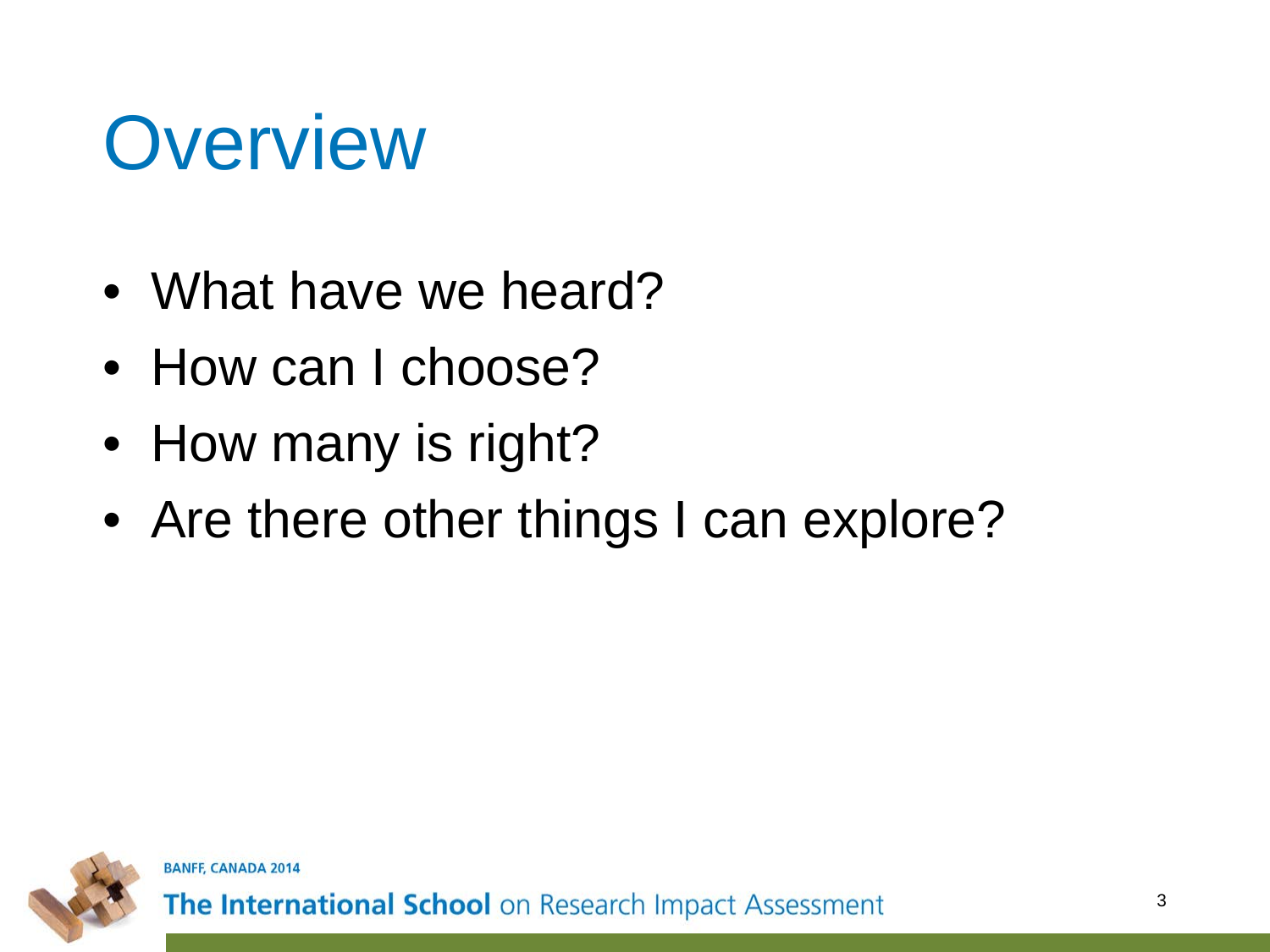## What have we heard?

- Four different methods
	- Case studies
	- Questionnaires
	- Bibliometrics
	- Economic returns



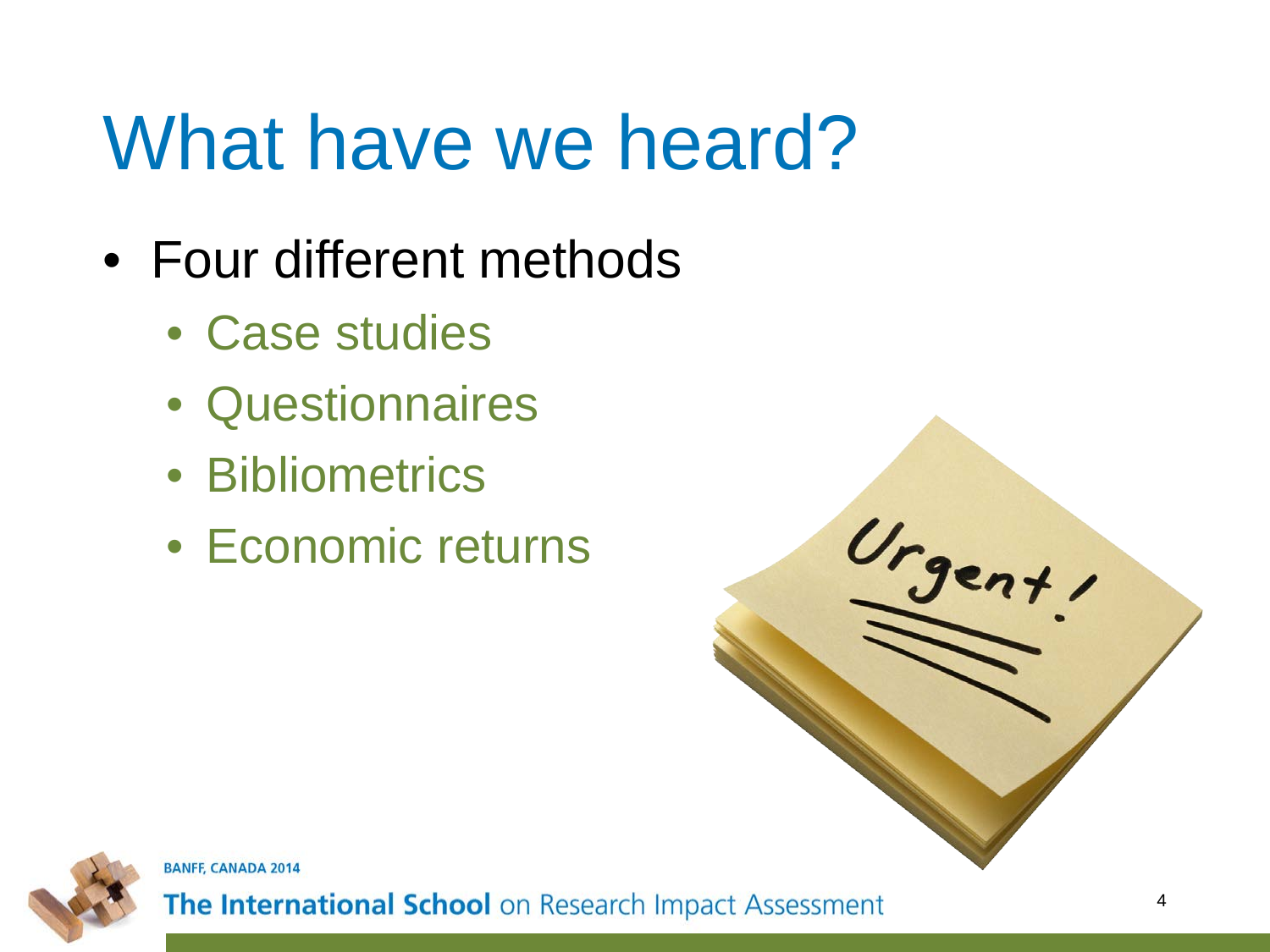## Case studies

#### **Key messages**

- Narratives have power in reporting to stakeholders
- Qualitative methods and case studies are more important to 'downstream' impacts



- Strike the right balance between depth of detail and available time and resources
- All data collection and analysis needs to be guided by an analytical or conceptual framework

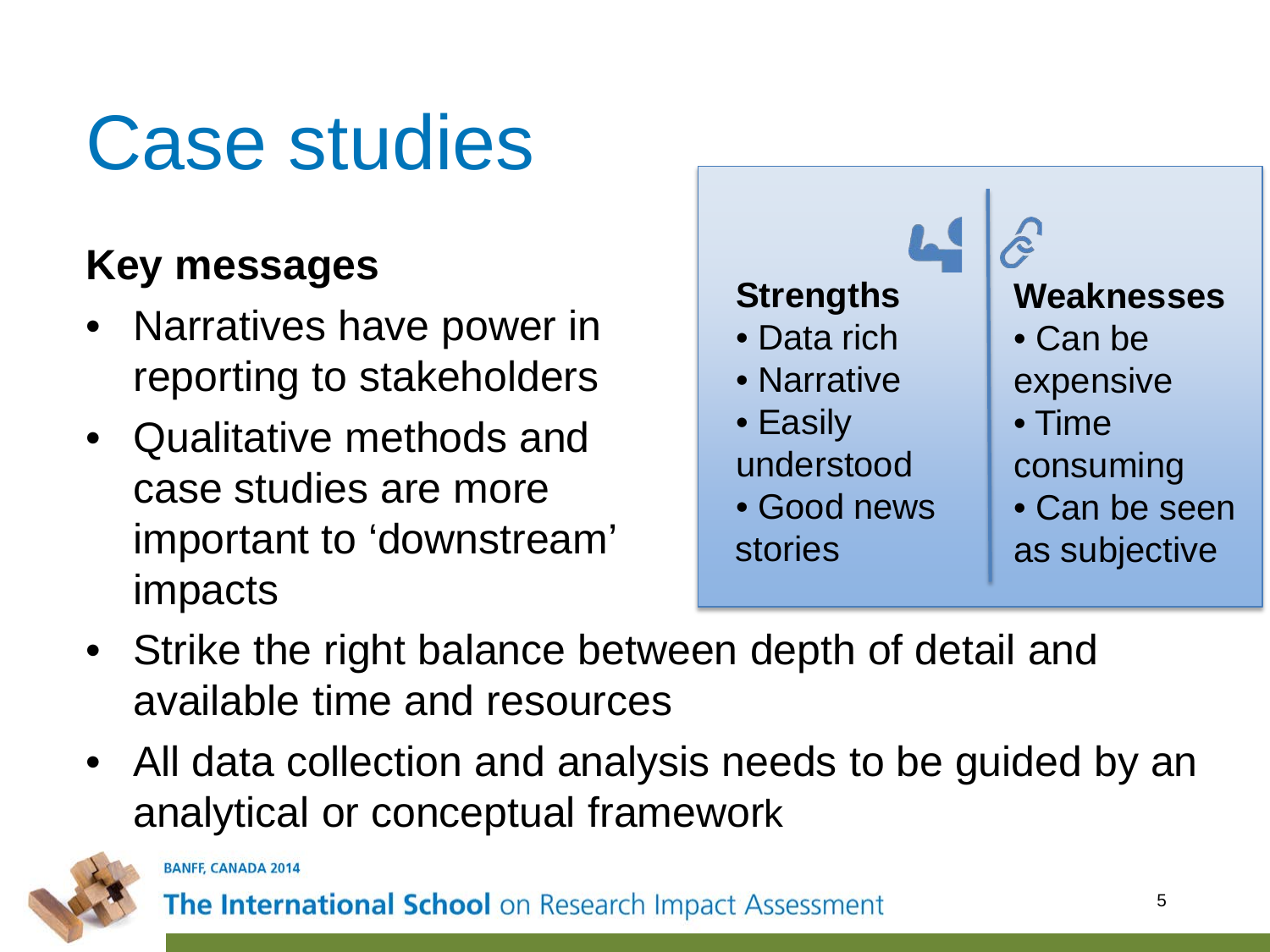## **Questionnaires**

#### **Key messages**

- Worry about who will respond
- Ask people to do as little as possible
- Test understanding



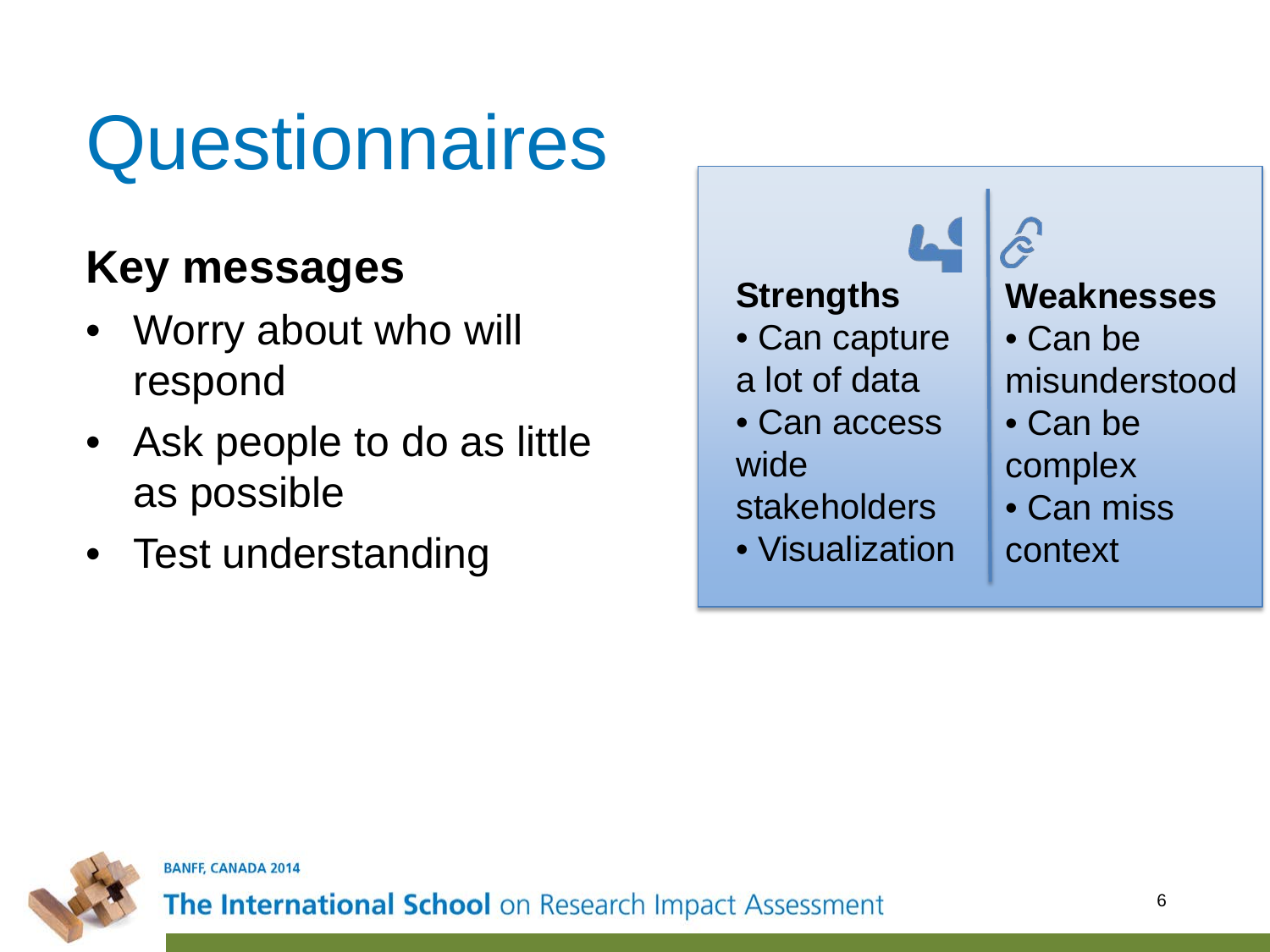## **Bibliometrics**

#### **Key messages**

- Be careful with nonnormalized indicators
	- E.g. papers, citations, impact factor, H-Index
- Be critical of database coverage
	- design/ convenience
- Use with great care outside the natural and health sciences
- Bibliometrics is a complex technological undertaking

• BANES OF PANES OF PANES OF PANES OF PANES OF PRINTING IN The International School on Research Impact Assessment

- $\mathbf{L}$ **Strengths Weaknesses** • Established • Subject to being done impact approach badly • Can be seen • Good data • Well as reductive understood
	- Has caveats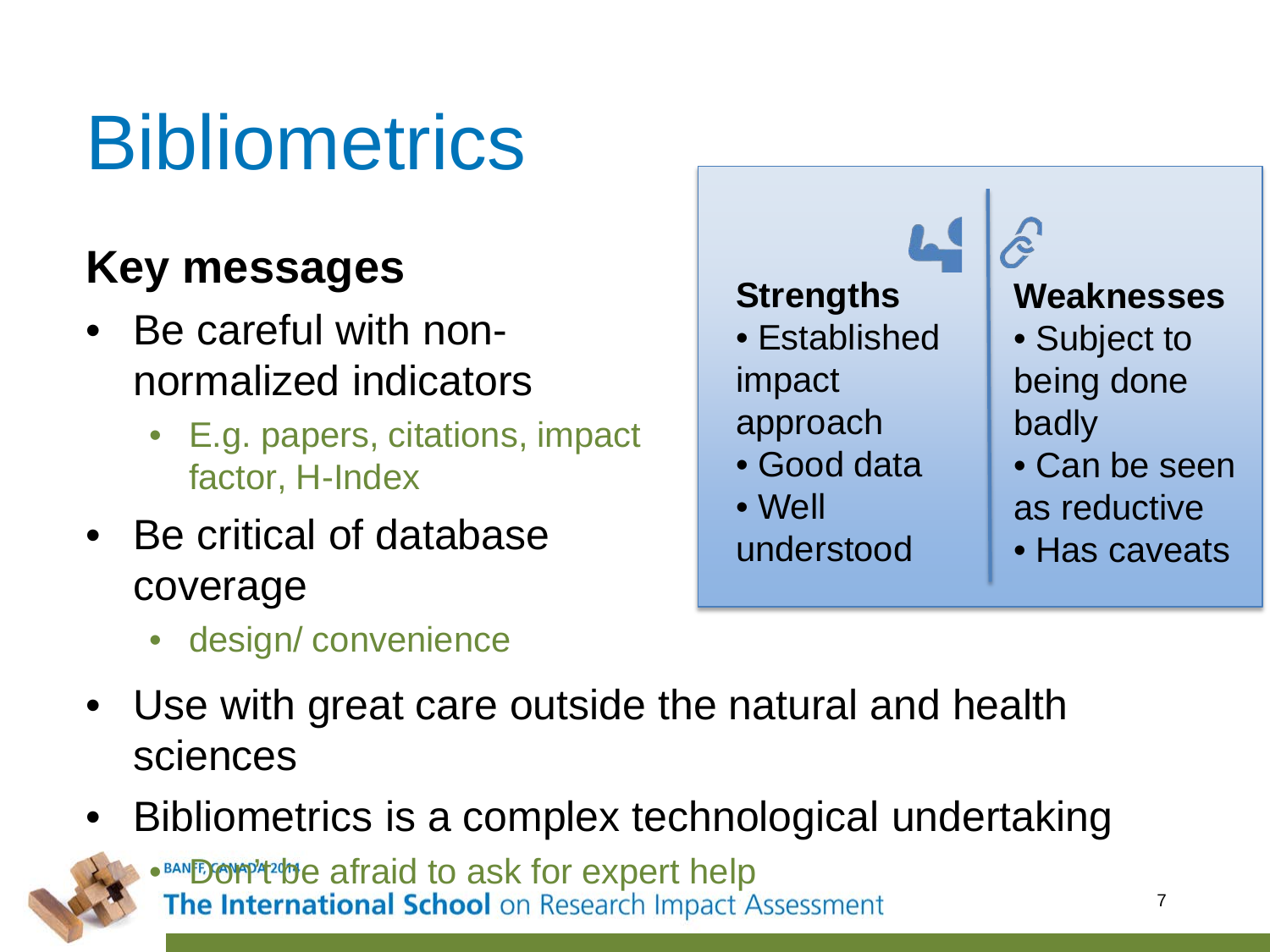### Economic returns

#### **Key messages**

- Major GDP and healthrelated returns have been and can in future be demonstrated
	- They involve substantial data, analysis and assumptions
	- Are at aggregate levels



- Studies can help protect medical research funding streams
- Analysis of net health gains provides insights as to how/where greater benefit of research could be achieved



But the past may be a poor indicator of the future The International School on Research Impact Assessment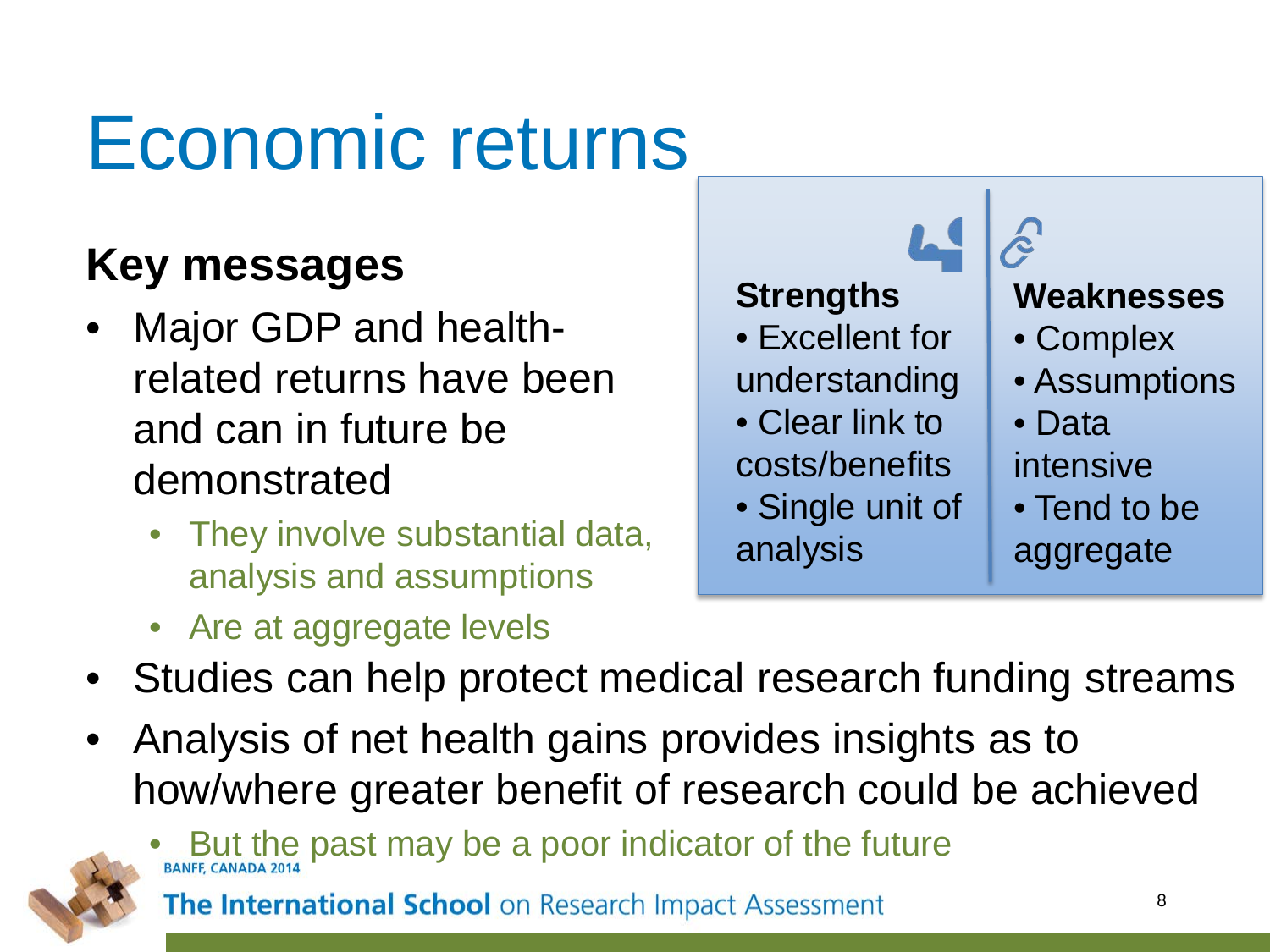## How can I choose?

- Methods are a tool they are there to help you answer your assessment questions
- Identify which questions need which types of data to answer
	- Link the appropriate method for providing that data
- Consider the cost and practicality of the method
	- Do I do it in-house, contract out, collect data now, use other's data?
- Think about your stakeholders
	- What methods and data might they need/understand?





#### **BANFF, CANADA 2014**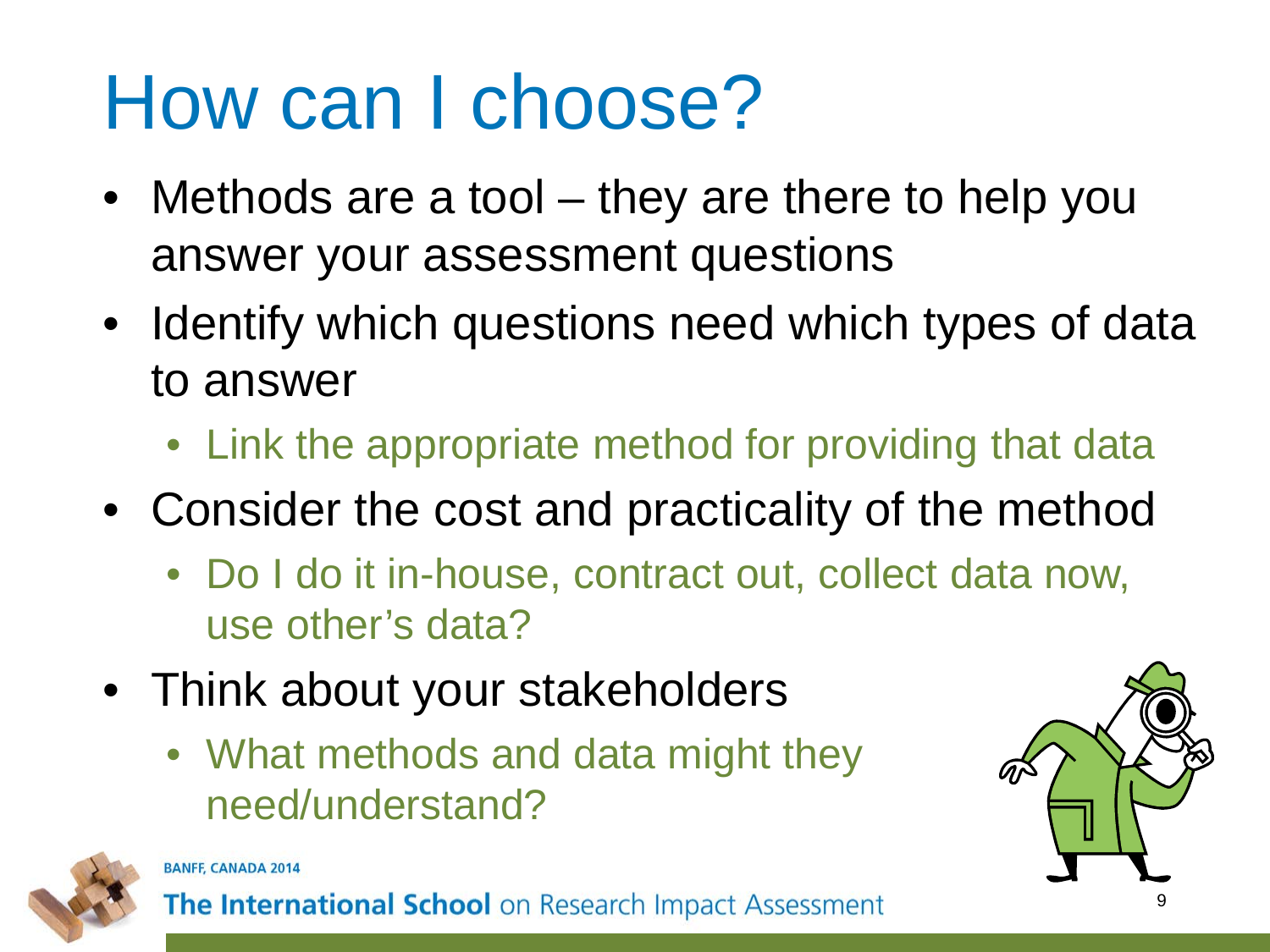## Case example: arc

- The arc study used a number of methods
	- Bibliometrics, case studies, questionnaires
- Methods were identified based on which questions the methods were best suited to answering for arc's overall assessment
- Methods linked to questions...
	- Which linked to assessment approach...
		- Which linked to stakeholders



**BANFF, CANADA 2014**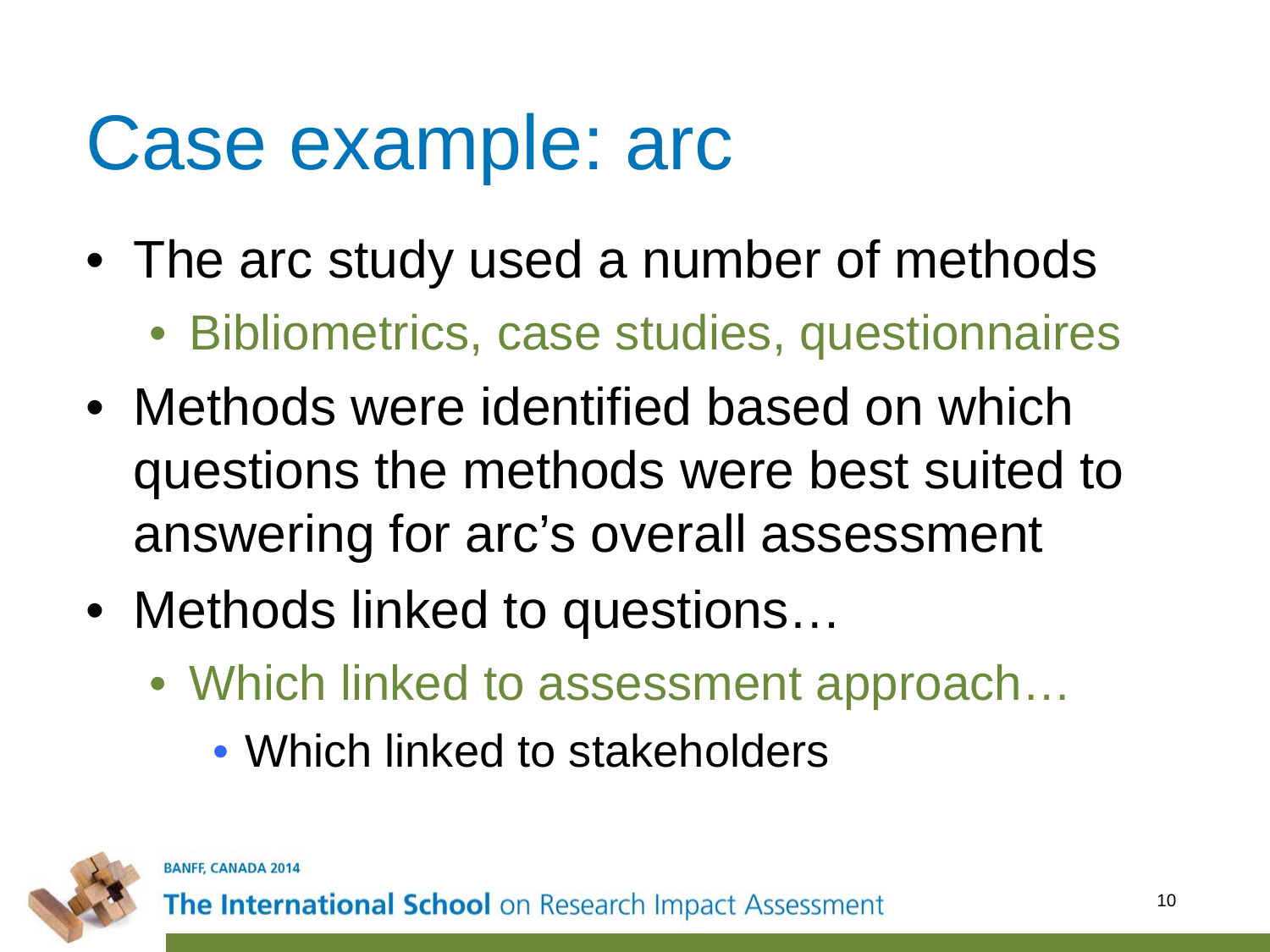# Learning activity 1



- On the exercise sheet for activity 1 of this presentation, individually look at the methods and the questions in the two columns
- Draw lines linking the appropriate method(s) to the appropriate questions
- 5 minutes



**BANFF, CANADA 2014**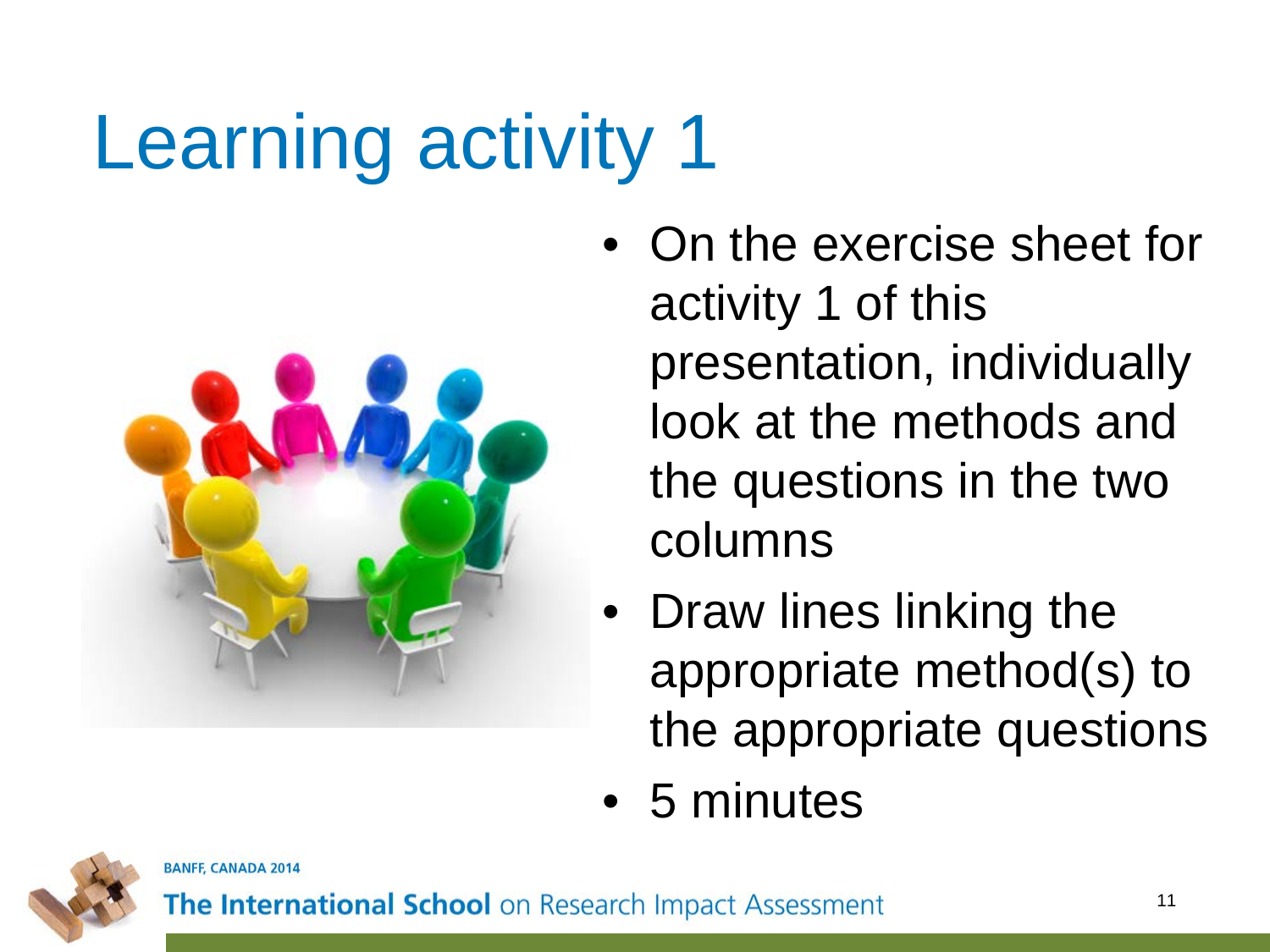# How many is right?

- In short more than one...
	- Need for 'triangulation'
	- Need to answer different questions with different methods
	- Need to provide data and evidence that is relevant to stakeholders
	- Need to fit methods with the RIA resources



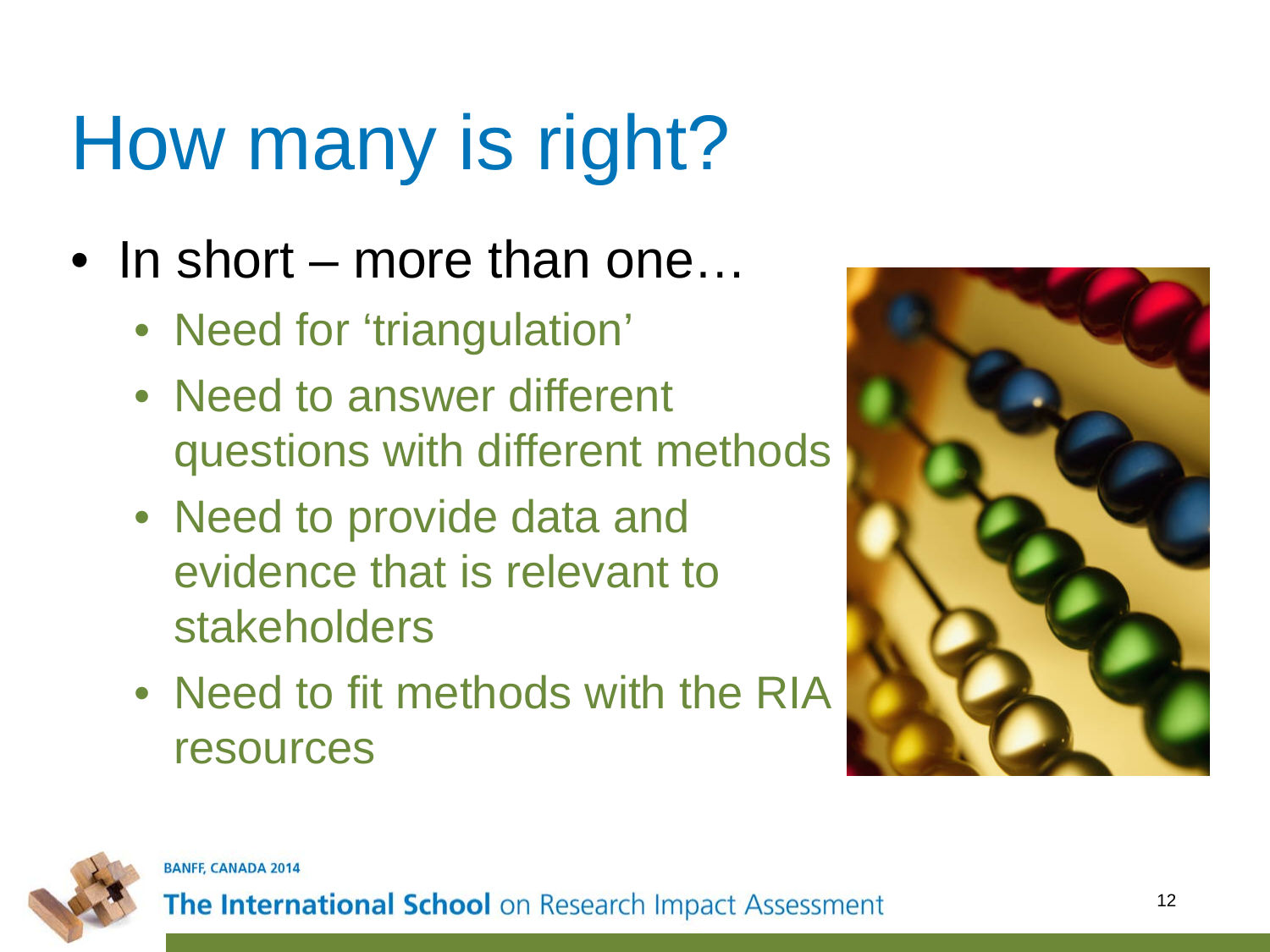## What should the balance be?

- Knowing how much effort to put into different methods can be tricky
	- By linking questions that methods answer to strength of strategic goals / strength of stakeholder need for answers
	- By internally assessing capacity and budget
	- By knowing which methods will speak to your stakeholders
	- By looking at other assessments

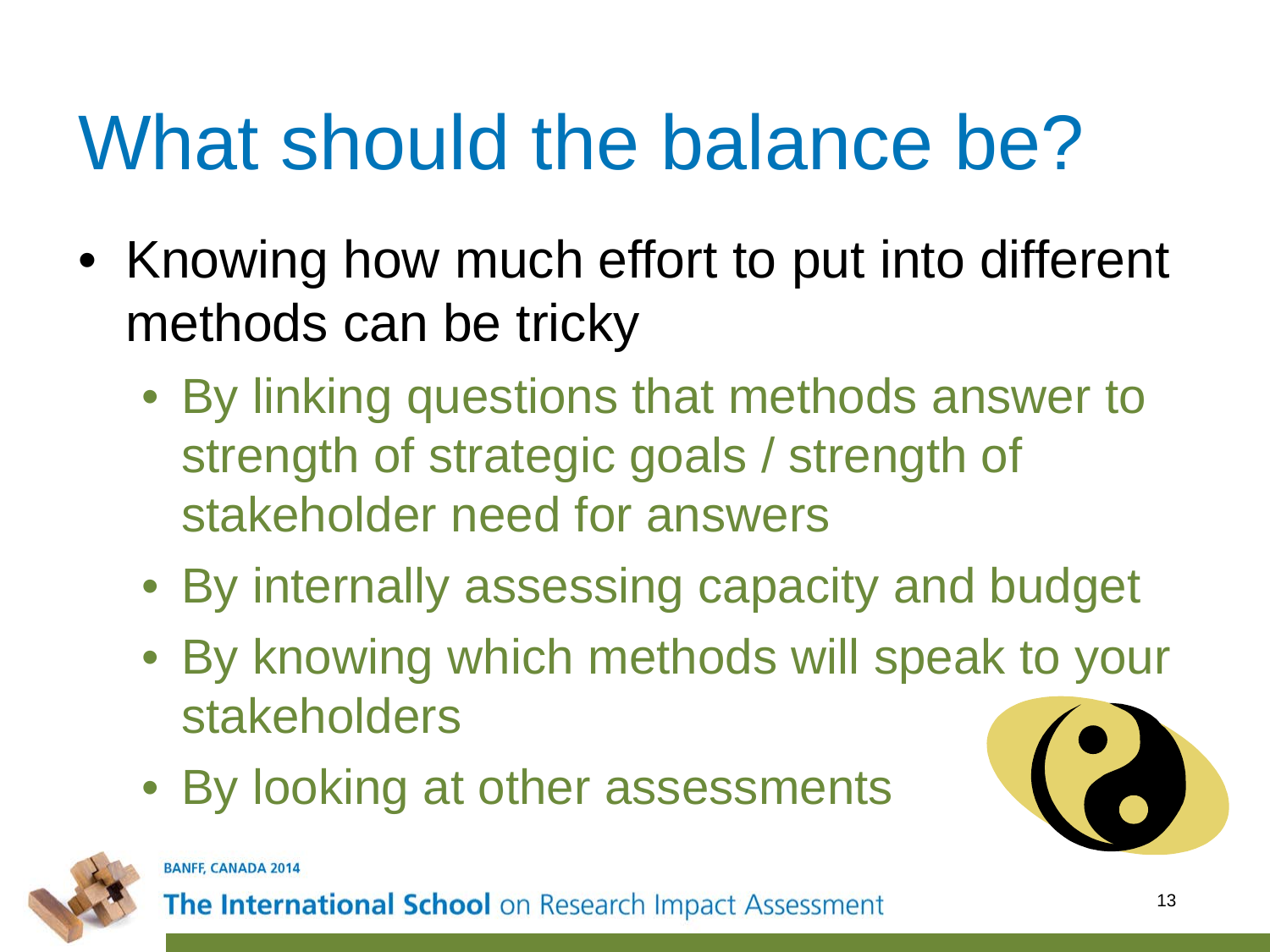# Learning activity 2



- On your table you should have 10 'poker chips' – each of these is one unit of effort for a method
- Look at the exercise sheet for activity 2, read through the scenario and as a table consider which methods you would want to use to address the scenario, how much of your 10 units should go to each method and why
- 10 minutes

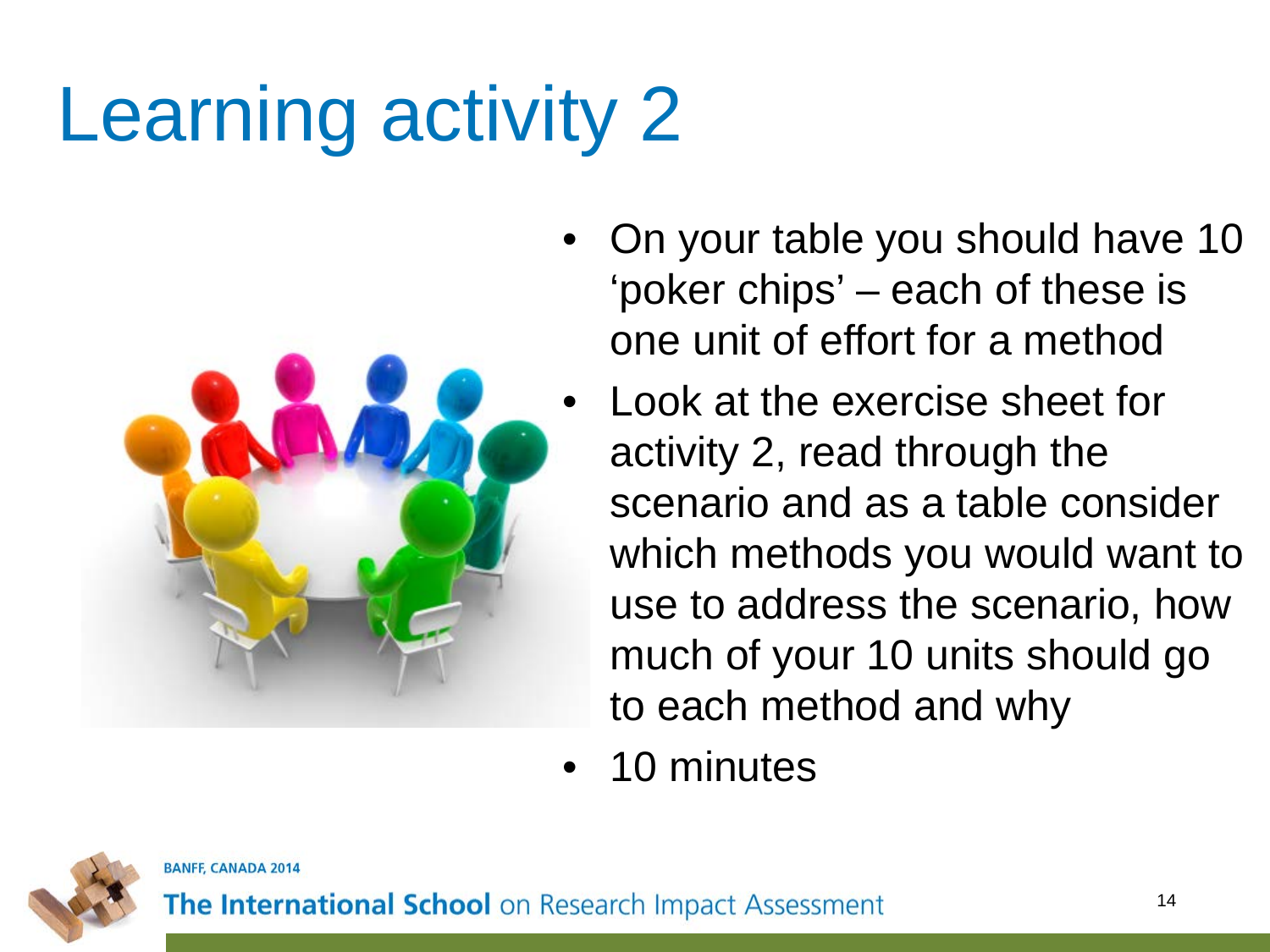# Is there anything else I can explore?

- RAND Europe identified eleven tools:
	- 5 are different to the described methods
		- Peer review
		- Data mining
		- **Interviews**
		- Site visits
		- Document review
	- One is a tool for organizing assessments
		- Logic modeling
	- One is a tool for communicating findings
		- Data visualization



#### **BANFF, CANADA 2014**

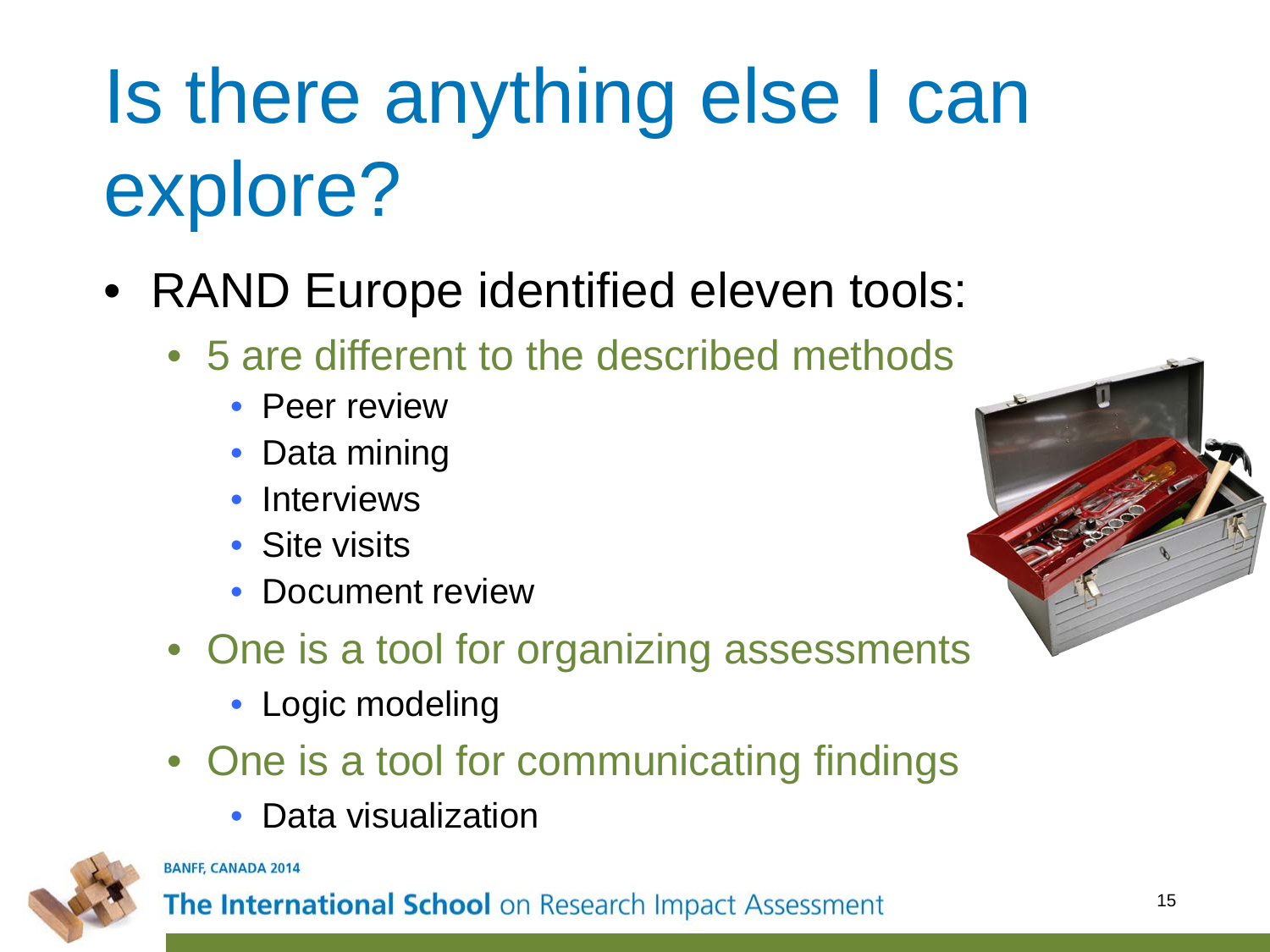# Other methods

#### **Qualitative methods**

- Peer review
	- Often subjective review of qualitative value of impacts
- Interviews
	- Mostly qualitative and data rich
- Site visits
	- Often by experts and can be data rich
- Document review
	- Analysis of existing documentation

#### **Quantitative methods**

#### Data mining

- Accessing large data sets to search for impact data (e.g. electronic medical records)
- Scoring of qualitative methods
	- e.g. peer review in arc Phase 1; case studies in Retrosight; site visits in NIHR BRC
- Quantitative questions
	- e.g. Likert scales etc.



**BANFF, CANADA 2014**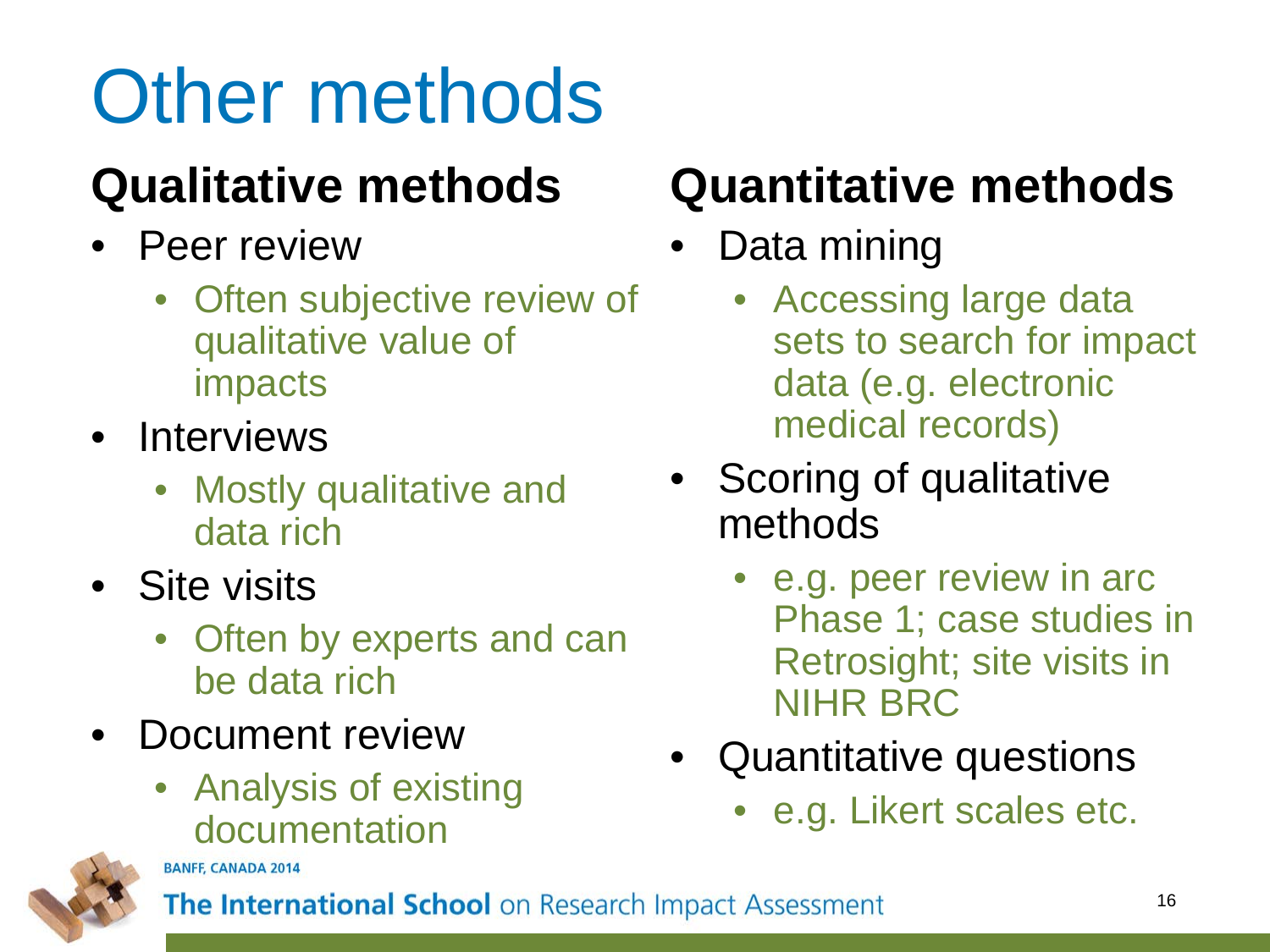## Key messages

- Methods are good at answering different types of questions
- Knowing which methods to use will depend on your questions, your expertise and your budget
- Use multi-method approaches to triangulate your findings
- Know how to balance your methods to achieve your goals on budget and on time

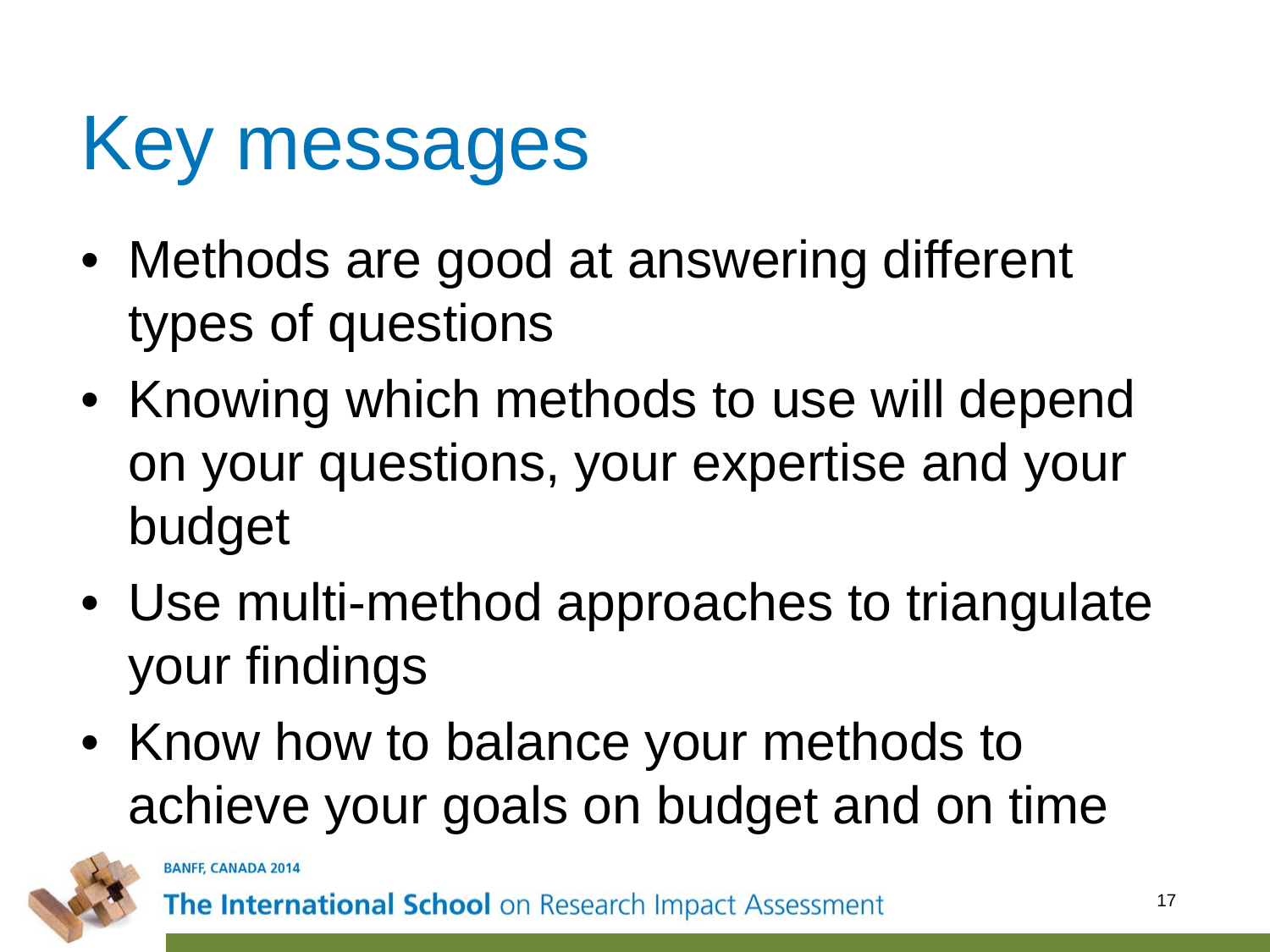## Further reading

- Morgan Jones, M and Grant J (2013). *Making the Grade. Methodologies for Assessing and Evidencing Research Impact*. 7 Essays on Impact. DESCRIBE Project Report for Jisc. University of Exeter / Dean et al. (eds.) (Exeter, UK : University of Exeter, 2013), p. 25-43. [http://www.exeter.ac.uk/media/universityofexeter/research/ourresearchexc ellence/describeproject/pdfs/2013\_06\_04\_7\_Essays\_on\_Impact\_FINAL.pdf ]
- Guthrie, S, Wamae, W, Diepeveeen, S, Wooding, S and Grant, J (2013). Measuring Research*: a guide to research evaluation frameworks and tools*. RAND Europe, Cambridge (MG-1217-AAMC).

[<http://www.rand.org/pubs/monographs/MG1217.html>]

• CAHS (2008). *Making an Impact: A Preferred Framework and Indicators to Measure Returns on Investment in Health Research: Appendix C-Evaluation Frameworks and Methods.* Canadian Academy of Health Sciences [www.cahs-acss.ca/wp-

content/uploads/2011/09/ROI\_Appendices.pdf]